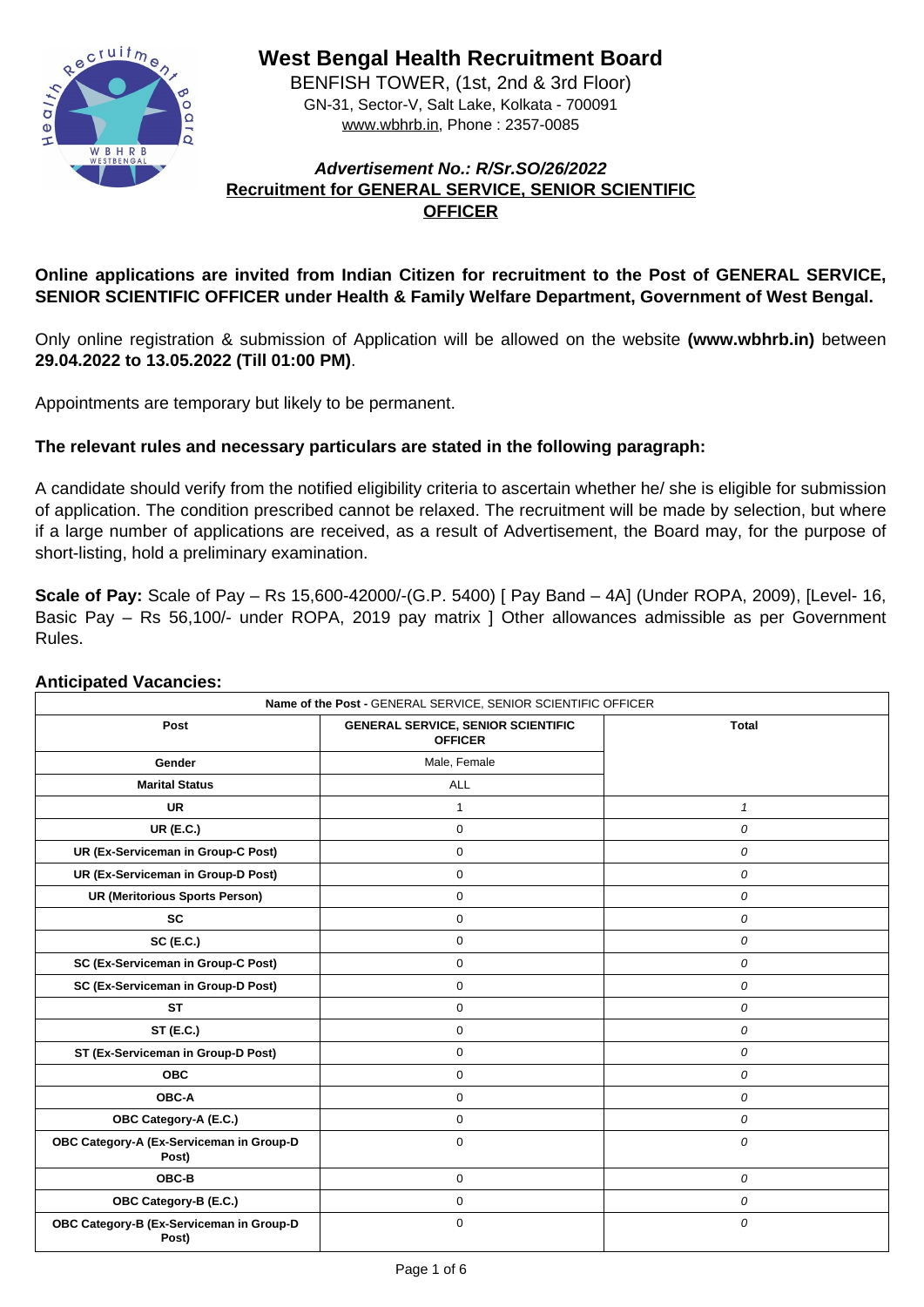| <b>PWD</b>   |  |
|--------------|--|
| <b>TOTAL</b> |  |

## **Qualification:**

| SI No.         | Qualification                                                                                                                                                                                                                                                                                                                           | <b>Type</b>      | <b>Total Marks</b> | <b>Distribution</b><br>Category | <b>Segregation</b> | <b>Additional</b><br><b>Attempt</b> | <b>Marks deduction</b><br>per additional<br>attempt |
|----------------|-----------------------------------------------------------------------------------------------------------------------------------------------------------------------------------------------------------------------------------------------------------------------------------------------------------------------------------------|------------------|--------------------|---------------------------------|--------------------|-------------------------------------|-----------------------------------------------------|
|                | Holder of a<br>Master's degree<br>in Chemistry/Bioc<br>hemistry/Dairy<br>Chemistry/Food<br>Technology,<br><b>Food &amp;Nutrition</b><br>OR Bachelor of<br>Technology in<br>Dairy/Oil from a<br>recognized<br>University in India<br>(ALL YEARS'<br><b>INCLUDING SUP</b><br><b>PLEMENTARY</b><br><b>MARKSHEETS</b><br>TO BE<br>ATTACHED) | <b>Essential</b> | 60.00              | Percent                         |                    | Will not be<br>evaluated            | Not Applicable                                      |
| $\overline{2}$ | A candidate is an<br>Associate of the<br>Institution of<br>Chemists (India)<br>by examination in<br>the section of<br><b>Food Analysts</b><br>conducted by<br>Institution of<br>Chemists (India)<br>[ALL YEAR<br><b>MARKSHEETS</b><br>/RELEVANT<br><b>DOCUMENTS</b><br>TO BE<br>ATTACHED]                                               | <b>Essential</b> | 60.00              | Percent                         |                    | Will not be<br>evaluated            | Not Applicable                                      |

Essential: A) ESSENTIAL QUALIFICATION: i) Holder of a Master's Degree in Chemistry or Biochemistry or Dairy Chemistry or Food Technology, Food and Nutrition; OR Holds Bachelor of Technology in Dairy/Oil from a recognized University in India OR A candidate is an Associate of the Institution of Chemists (India) by examination in the section of Food Analysts conducted by Institution of Chemists (India) ii) Knowledge in Bengali and other languages as per the Government Order for the time being in force- Spoken and Written. iii) However no person who has any financial interest in the manufacture, import or sale of any article of food shall be appointed to be a Senior Scientific Officer under the Food Safety & Standards Act, 2006; Rules, 2011 & Regulations, 2011. B) MARKS CALCULATION : 1.B. HOLDER OF A MASTER'S DEGREE IN CHEMISTRY OR BIOCHEMISTRY OR DAIRY CHEMISTRY OR FOOD TECHNOLOGY, FOOD AND NUTRITION; OR HOLDS BACHELOR OF TECHNOLOGY IN DAIRY/OIL FROM A RECOGNIZED UNIVERSITY IN INDIA OR A candidate is an Associate of the Institution of Chemists (India) by examination in the section of Food Analysts conducted by Institution of Chemists (India) 1.B.i) Candidates are requested to upload all years' Mark Sheets including supplementary marksheets of the examination [MASTER'S DEGREE IN CHEMISTRY/ BIOCHEMISTRY / DAIRY CHEMISTRY / FOOD TECHNOLOGY, FOOD AND NUTRITION OR BACHELOR OF TECHNOLOGY IN DAIRY/OIL FROM A RECOGNIZED UNIVERSITY IN INDIA OR A candidate is an Associate of the Institution of Chemists (India) by examination in the section of Food Analysts conducted by Institution of Chemists (India)] in the space provided for the same. 1.B.ii) Marks obtained ( IN ALL SUBJECTS/ PAPERS SHOWN IN THE MARKSHEETS) in the any of the aforesaid qualification to be filled in the space for "Marks Obtained"(all years) and sum total of full marks in respect of ALL SUBJECTS/PAPERS should be filled in the space for "Full Marks"(all years). 1.B.iii) If mark sheet contains grade instead of marks, candidate has to substantiate the concerned conversion sheet (ALL YEARS TOGETHER) in order to assess the percentage of marks ON ANY OF THE AFOREMENTIONED QUALIFICATION obtained by the candidate. 40% MARKS WILL BE ALLOTTED IF A CANDIDATE FAILS TO UPLOAD GRADE CONVERSION SHEET ALONG WITH THE MARKSHEETS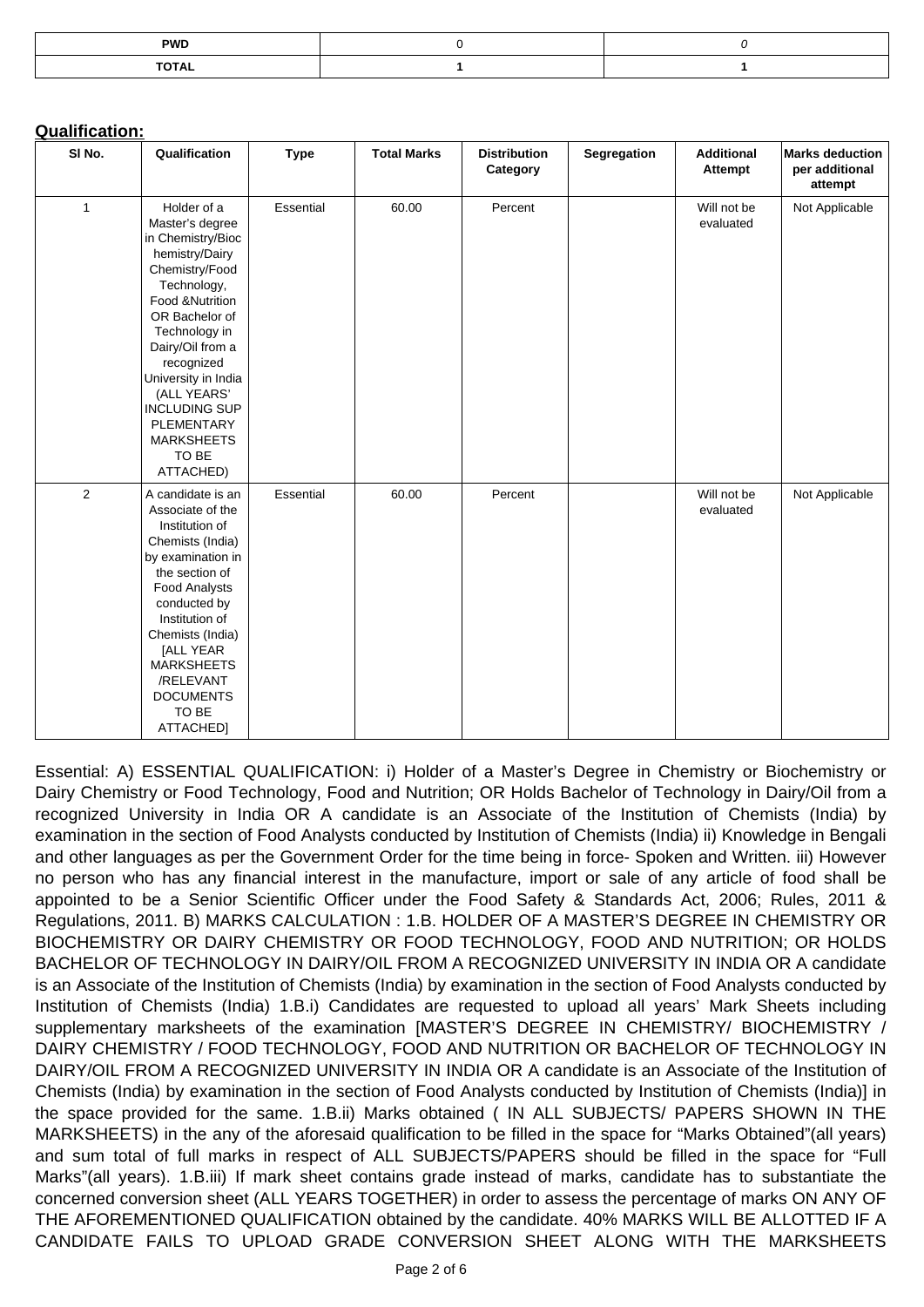SHOWING THE CANDIDATES HAVE PASSED THE REQUISITE QUALIFICATION. C) C.i. While applying for the post, candidates will be considered to have declared that he/she has " No financial interest in the manufacture, import or sale of any article of food under the Food Safety & Standards Act, 2006; Rules, 2011 & Regulations, 2011" . Legal steps will be taken if a candidate has been found, at the time of OR after applications, to have financial interest in the manufacture, import or sale of any article of food under the Food Safety & Standards Act, 2006; Rules, 2011 & Regulations, 2011. C.ii.This is once again restated that : However no person who has any financial interest in the manufacture, import or sale of any article of food shall be appointed to be a Senior Scientific Officer under the Food Safety & Standards Act, 2006; Rules, 2011 & Regulations, 2011. D) In the column "Additional Attempt", candidates are requested to put "No" as no deduction of marks is there for additional attempt.

**Age:** Date of birth should be between 01-Jan-1986 and 01-Jan-2001 for all candidates;

#### **Fee & Age Relaxation:**

| <b>Section</b>         | <b>Relaxation Year</b> | Fee Type     | <b>Part Fee</b> |
|------------------------|------------------------|--------------|-----------------|
| Unreserved             | 0 Years                | Not Exempted |                 |
| <b>Scheduled Caste</b> | 0 Years                | Exempted     |                 |
| <b>Scheduled Tribe</b> | 0 Years                | Exempted     |                 |
| <b>PWD</b>             | 0 Years                | Exempted     |                 |

Age: Ordinarily shall not be less than 21 years and not more than 36 years on 1st day of January of the year of advertisement (01-01-2022); Persons with Disabilities (Physically handicapped) [40% and above] must have a certificate from an appropriate Medical Board[vide West Bengal Persons with Disabilities(Equal Opportunities, Protection of Rights and Full Participation) Rules, 1999] . For age proof, admit card or mark sheet of Class X or MP or equivalent or any Government ID Proof (which one contains the D.O.B. of the candidate). Note: A. Reservation for exempted category shall be considered only when supported by Certificate issued by appropriate Authority, as defined by Directorate of Employment, Labour Department, Government of West Bengal, where applicable. B.NO AGE RELAXATION FOR BEING SC/ST/OBC/PWD CATEGORY SHALL BE ENTERTAINED FOR PREPARATION OF PANEL UNDER UR CATEGORY.

**Fee:** Candidates must submit the online application fee amounting Rs. 210/- (Rupees two hundred ten) only through Banks participating in the GRPS (Govt. Receipt Portal System).

#### **Money order, Cheque, Bank Draft, and Cash etc. shall not be accepted.**

No application shall be considered unless accompanied by the requisite application fee excepting Candidates belonging to SC/ST category of West Bengal and persons with disabilities specified under Disabilities Rule, 1999 (certificates obtained before the Advertisement date) who do not require to pay any fee. Such exemption of fee is, however, not applicable to any OBC candidate.

**No claim for refund of the fee shall be entertained nor shall it be held in reserved for any other examination.**

**In case, any of the statement made in the application subsequently found to be false within the knowledge of the candidates- his/her candidature shall be liable to be cancelled, and even if appointed to a post on the results of this examination his/her appointment shall be liable to be terminated. Willful suppression of any material fact shall also be similarly dealt with.**

Candidates should take particular note that entries in their application submitted to the Board must be made correctly against all the items which shall be treated as final and **no alteration , addition or deletion in this** regard shall be allowed after full submission of the application. Application not duly filled in or found incomplete or defective in any respect or without fee shall be liable to rejection.

#### **Candidates must fulfill the essential qualification at the time of submission of application. No degree or**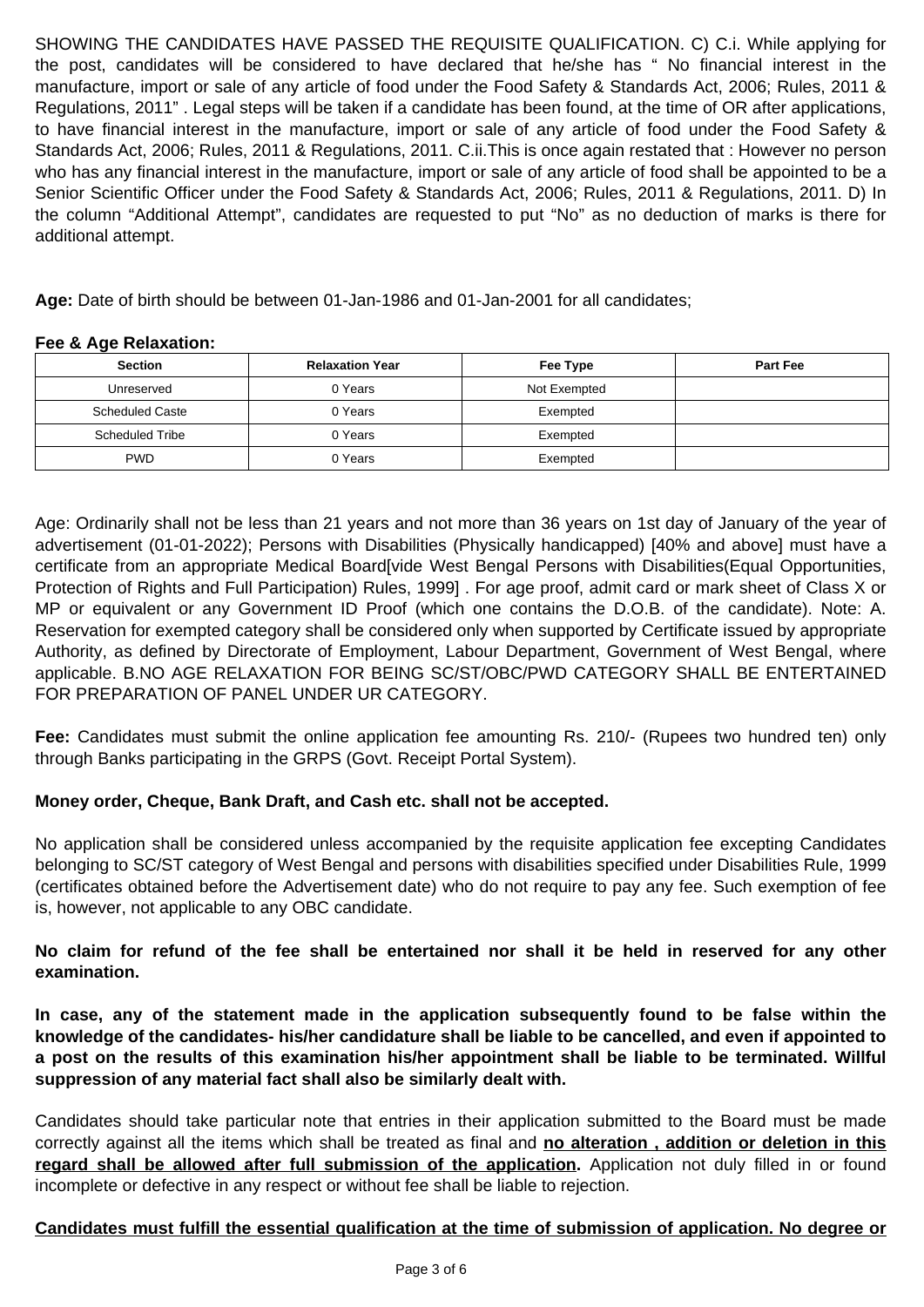# **experience certificate issued after the last date of submission of application will be considered.**

## **Particulars and Certificates required:**

(a) A candidate claiming to be S.C./S.T./O.B.C. must have a certificate in support of his/her claim from a competent authority of West Bengal as specified below [vide the west Bengal SCs and STs (Identification) Act, 1994 and SCs /STs Welfare Department order No. 261-TW/EC/MR-103/94 dated with B.C.W. Deptt. Order No. 6320-BCH/MR-84/10 dated 24.09.20l0]:

- In the District, the Sub-Divisional Officer of the Sub-Division concerned, and
- In Kolkata, District Welfare Officer, Kolkata & ex-officio Jt. Director, Backward Classes Welfare Deptt., Govt. of West Bengal [No.2420-BCW/MR-61/2012 (Pt.) dated 12.07.13.

# **No claim for being a member of the SC, ST and OBC, or a Person with Disability shall be entertained after submission of the application**

(b) Persons with Disabilities (physically handicapped) must have a certificate from an appropriate Medical Board [vide West Bengal Persons with Disabilities (Equal Opportunities, Protection of Rights and Full Participation) Rules, 1999]

(c) The West Bengal Health Recruitment Board (WBHRB) may require such further proof or particulars from the candidates as it may consider necessary and may make enquiries regarding eligibility. Original Certificates relating to citizenship (by registration), age, qualifications, caste (SC/ST/BC), Physical disability shall have to be submitted when the WBHRB asks for them. If any candidate fails to furnish any certificate or any other relevant document or information relating to his/her candidature within the time specified by the Board, his/her claim for allotment may be passed over without further reference to him/her.

Persons with Disabilities (Physically handicapped) [40% and above] must have a certificate from an appropriate Medical Board[vide West Bengal Persons with Disabilities(Equal Opportunities, Protection of Rights and Full Participation) Rules, 1999] .

Submission of more than one application is strictly forbiddened.

**A candidate should note that his/her participation in the examination & interview process shall be deemed provisional subject to determination of his/her eligibility in all respects. If at any stage even after issuance of the letter of appointment a candidate is found in-eligible for admission to this Examination, his/her Candidature shall be cancelled without further reference to him/her.**

**Canvassing:** Any attempt on the part of candidate to enlist support for his/her application shall disqualify him/her for appointment.

# **Applicants need to take print-out of the application form. Two copies have to be submitted at the time of the recruitment Process.**

Note:- Candidates are advised in their own interest to apply using Online Application Form, much before the closing date and not to wait till the last date to avoid congestion on Web-Server on account of heavy load on website.

# **Experience:**

| Category                                                                                                                 | <b>Type</b>      | <b>Total Marks</b> | <b>Minimum Month</b> | <b>Distribution Category</b> | <b>Segregation</b> |
|--------------------------------------------------------------------------------------------------------------------------|------------------|--------------------|----------------------|------------------------------|--------------------|
| 05(five) years of<br>experience in analysis<br>of food & water<br>(relevant experience<br>certificate to be<br>attached) | <b>Essential</b> | 25.00              | 60                   | Full                         |                    |

Experience: ESSENTIAL EXPERIENCE: A) Candidates must have not less than 05(five) years of experience in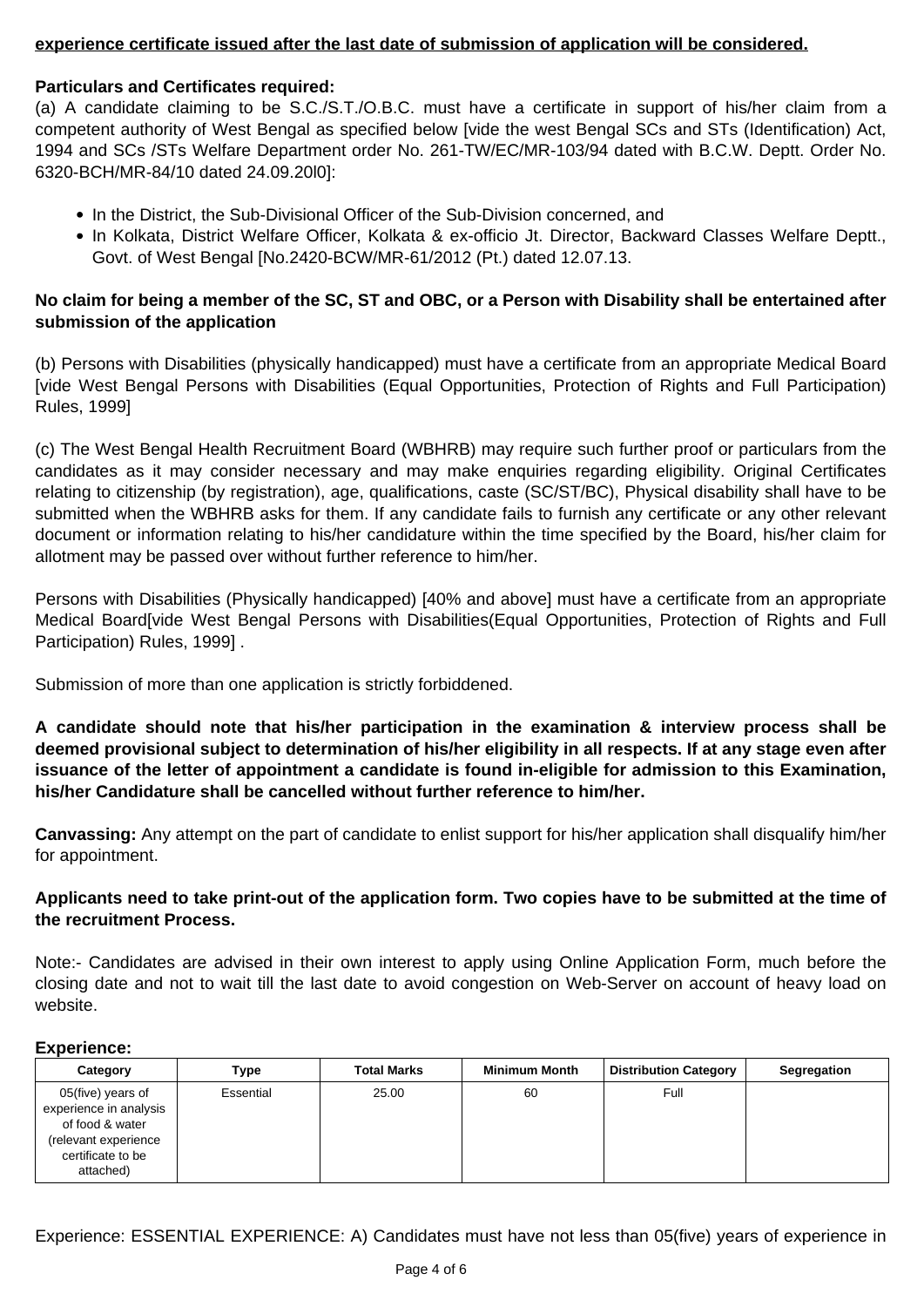the analysis of food and water. RELEVANT EXPERIENCE CERTIFICATE MUST BE ATTACHED POSITIVELY. B) The candidates possessing the relevant experience must select YES option (Radio Button) in the Experience section. Candidates possessing more than 01(one) experience certificate should click "ADD ROW" button to provide the information of multiple experience certificates. Tenure of any experience should be taken upto the last date of submission of application. C) It is once again reiterated that experience is mandatory. Without relevant experience document, the candidature is liable to be rejected. D) Payslip / joining letter/ appointment letter/ engagement letter/ offer letter/ resignation letter will not be considered as experience certificate. Any experience certificate without mentioning START DATE and END DATE will not be considered as VALID EXPERIENCE CERTIFICATE.

# **Marks Distribution:**

| Marks | <b>Nerience Marks</b><br>. <i>17 IA</i><br>EX DE | <b>Interview Marks</b>   | <b>Marks</b> |
|-------|--------------------------------------------------|--------------------------|--------------|
| 60.00 | OE UU<br>ZJ.UU                                   | $\Omega$<br>או<br>∣ ∪.∪∪ | 0.00         |

1. Candidate has to upload all the relevant documents (wherever applicable), preparing a single pdf file or take snap shots of all the relevant documents preparing a single image of jpeg/ png format with high resolution while applying in the website. Candidates are requested to upload the relevant documents in legible and readable format in the space provided for the same. If any document is uploaded in the space provided for the other one, the candidature may be rejected. 2. Scanning of original copy of all the relevant documents will be taken into consideration. 3. Candidate has to be careful that all the words/ marks in the uploaded documents shall be readable clearly, otherwise such uploaded documents will not be accepted and candidature may be rejected. 4. Short listing of candidates may be made before the Interview on the basis of academic scores OR on the basis of written test (if decided later) or both. The marks distribution pattern may be changed if written test is conducted for the above mentioned post. 5. Applications received after the scheduled date and time for submission of application will be rejected. 6. Address Proof: If Government ID Proof ( i.e. Aadhaar Card/Voter Card/Driving License/Passport etc.) is not available, then candidates may submit any certificate issued by the revenue office/ municipality/BDO Office/Panchayat Office as their present address. 7. Photo: Recent colour front-facing passport size photograph with single color background(60% of the photograph must be covered by face) must be uploaded. 8. Signature: Full running signature in blue/black ball point pen on white blank sheet must be uploaded. No short signature/ initial will be entertained. 9. No higher qualification without essential qualification shall be entertained. 10. Candidates are requested to upload all the relevant documents /certificates with period/tenure ending on or before the last date of submission of application. 11. Edit Mode : After uploading documents through online, candidates may edit any information and re upload documents only before the final submission process is completed. Every time a candidate has to log in and go through all the steps till final submission. No step can be skipped. Editing in any step may be done and other steps may be kept unchanged using the "SAVE" button in all the steps. Candidates, for whom fee exemption is not applicable, cannot edit document after payment process is completed whereas candidates, for whom fee exemption is applicable, cannot edit document after final submission. 12. Clauses in the advertisements may be modified/added subsequently. In case of discrepancy, if any , decision of the Board will be final. 13. Marks obtained in written examination, if held, may be considered while preparing merit list. 14. Candidates are requested to follow the website of WBHRB regularly for further notice. 15. Candidates are requested to be careful while filling in the information and uploading the documents. As the entire process is software based, sending documents through email or hardcopies cannot be uploaded. Hence such request cannot be entertained. 16. While applying for the post, candidates will be considered to have declared that he/she has " No financial interest in the manufacture, import or sale of any article of food under the Food Safety & Standards Act, 2006; Rules, 2011 & Regulations, 2011" . Legal steps will be taken if a candidate has been found, at the time of OR after applications, to have financial interest in the manufacture, import or sale of any article of food under the Food Safety & Standards Act, 2006; Rules, 2011 & Regulations, 2011. 17. Candidature of a candidate shall be rejected forthwith for any error in documents submitted/ information filled in by the concerned candidate.

## **Applications received after the scheduled date and time for submission of application will be rejected.**

**Date: 28-04-2022 Sd/-**